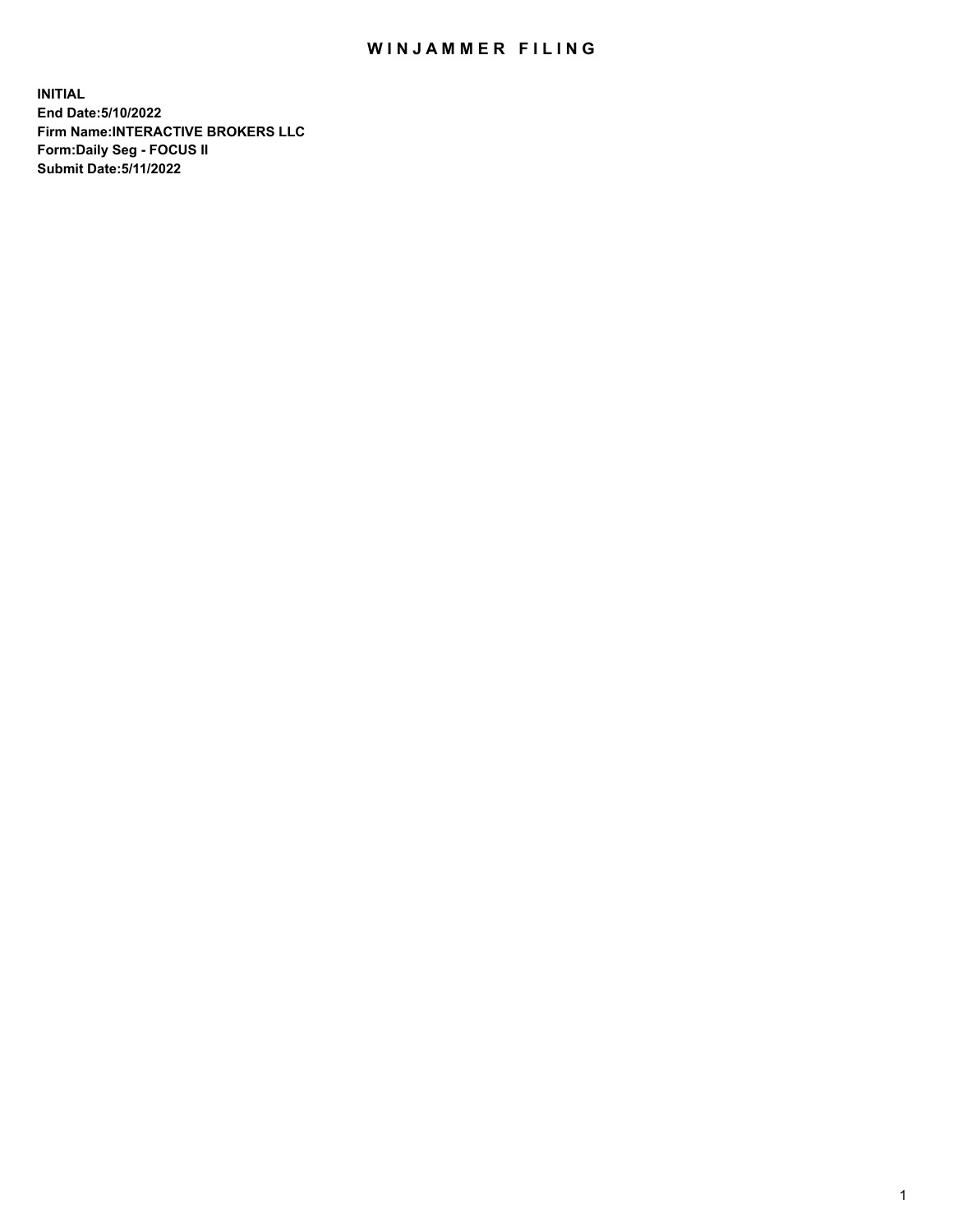**INITIAL End Date:5/10/2022 Firm Name:INTERACTIVE BROKERS LLC Form:Daily Seg - FOCUS II Submit Date:5/11/2022 Daily Segregation - Cover Page**

| Name of Company                                                                                                                                                                                                                                                                                                                | <b>INTERACTIVE BROKERS LLC</b>                                                                  |
|--------------------------------------------------------------------------------------------------------------------------------------------------------------------------------------------------------------------------------------------------------------------------------------------------------------------------------|-------------------------------------------------------------------------------------------------|
| <b>Contact Name</b>                                                                                                                                                                                                                                                                                                            | <b>James Menicucci</b>                                                                          |
| <b>Contact Phone Number</b>                                                                                                                                                                                                                                                                                                    | 203-618-8085                                                                                    |
| <b>Contact Email Address</b>                                                                                                                                                                                                                                                                                                   | jmenicucci@interactivebrokers.c<br>om                                                           |
| FCM's Customer Segregated Funds Residual Interest Target (choose one):<br>a. Minimum dollar amount: ; or<br>b. Minimum percentage of customer segregated funds required:%; or<br>c. Dollar amount range between: and; or<br>d. Percentage range of customer segregated funds required between:% and%.                          | $\overline{\mathbf{0}}$<br>$\overline{\mathbf{0}}$<br>155,000,000 245,000,000<br>0 <sub>0</sub> |
| FCM's Customer Secured Amount Funds Residual Interest Target (choose one):<br>a. Minimum dollar amount: ; or<br>b. Minimum percentage of customer secured funds required:%; or<br>c. Dollar amount range between: and; or<br>d. Percentage range of customer secured funds required between:% and%.                            | <u>0</u><br>$\overline{\mathbf{0}}$<br>80,000,000 120,000,000<br>0 <sub>0</sub>                 |
| FCM's Cleared Swaps Customer Collateral Residual Interest Target (choose one):<br>a. Minimum dollar amount: ; or<br>b. Minimum percentage of cleared swaps customer collateral required:% ; or<br>c. Dollar amount range between: and; or<br>d. Percentage range of cleared swaps customer collateral required between:% and%. | $\overline{\mathbf{0}}$<br>$\underline{\mathbf{0}}$<br>0 <sub>0</sub><br>00                     |

Attach supporting documents CH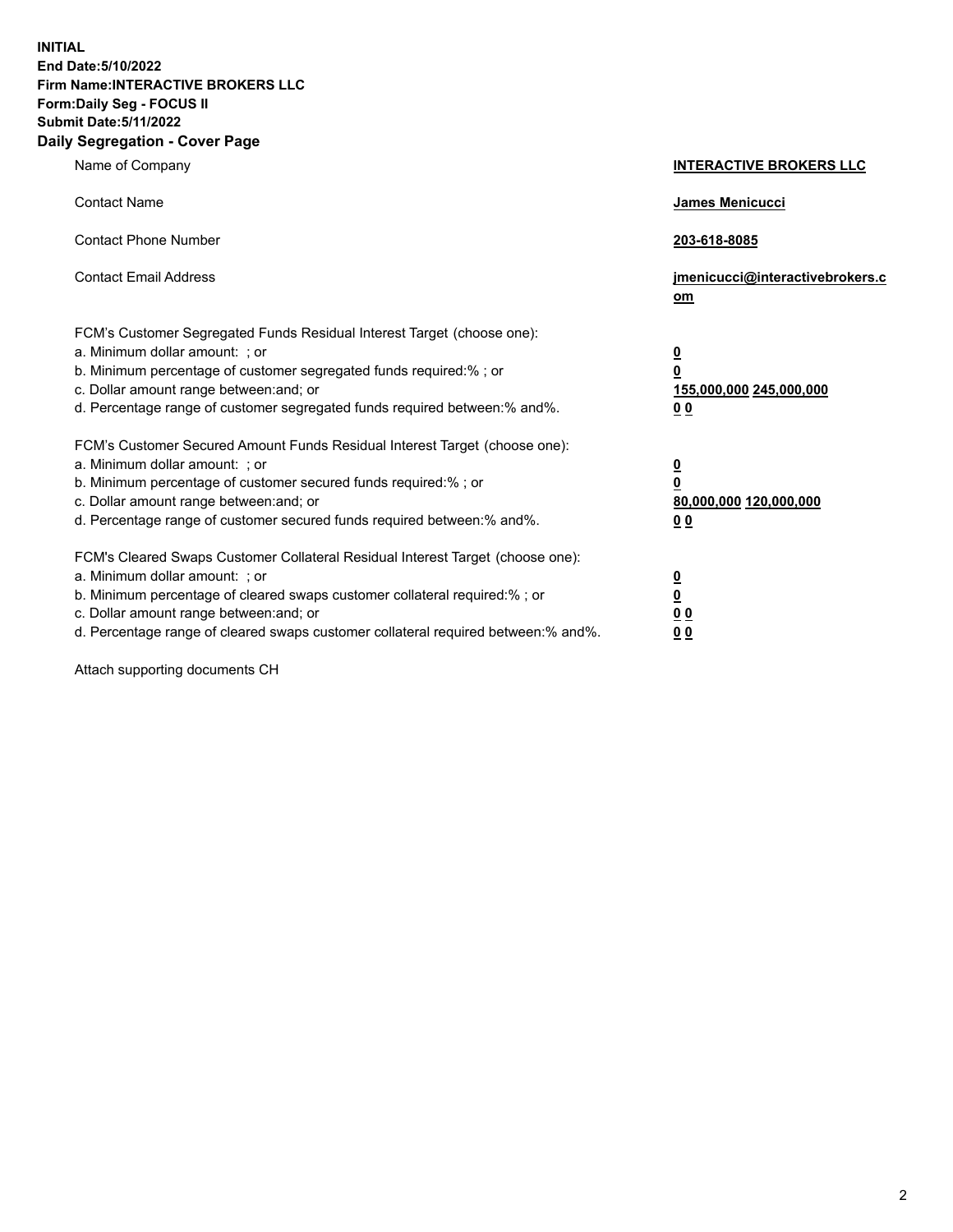**INITIAL End Date:5/10/2022 Firm Name:INTERACTIVE BROKERS LLC Form:Daily Seg - FOCUS II Submit Date:5/11/2022 Daily Segregation - Secured Amounts**

|                | Foreign Futures and Foreign Options Secured Amounts                                               |                                                |
|----------------|---------------------------------------------------------------------------------------------------|------------------------------------------------|
|                | Amount required to be set aside pursuant to law, rule or regulation of a foreign                  | $Q$ [7305]                                     |
|                | government or a rule of a self-regulatory organization authorized thereunder                      |                                                |
| $\mathbf{1}$ . | Net ledger balance - Foreign Futures and Foreign Option Trading - All Customers                   |                                                |
|                | A. Cash                                                                                           | 557,200,335 [7315]                             |
|                | B. Securities (at market)                                                                         | $0$ [7317]                                     |
| 2.             | Net unrealized profit (loss) in open futures contracts traded on a foreign board of trade         | 3,766,121 [7325]                               |
| 3.             | Exchange traded options                                                                           |                                                |
|                | a. Market value of open option contracts purchased on a foreign board of trade                    | 116,997 [7335]                                 |
|                | b. Market value of open contracts granted (sold) on a foreign board of trade                      | $-6,644$ [7337]                                |
| 4.             | Net equity (deficit) (add lines 1. 2. and 3.)                                                     | 561,076,809 [7345]                             |
| 5.             | Account liquidating to a deficit and account with a debit balances - gross amount                 | 5,493 [7351]                                   |
|                | Less: amount offset by customer owned securities                                                  | 0 [7352] 5,493 [7354]                          |
| 6.             | Amount required to be set aside as the secured amount - Net Liquidating Equity                    | 561,082,302 [7355]                             |
|                | Method (add lines 4 and 5)                                                                        |                                                |
| 7.             | Greater of amount required to be set aside pursuant to foreign jurisdiction (above) or line<br>6. | 561,082,302 [7360]                             |
|                | FUNDS DEPOSITED IN SEPARATE REGULATION 30.7 ACCOUNTS                                              |                                                |
| 1.             | Cash in banks                                                                                     |                                                |
|                | A. Banks located in the United States                                                             | 70,728,833 [7500]                              |
|                | B. Other banks qualified under Regulation 30.7                                                    | 0 [7520] 70,728,833 [7530]                     |
| 2.             | Securities                                                                                        |                                                |
|                | A. In safekeeping with banks located in the United States                                         | 428,995,140 [7540]                             |
|                | B. In safekeeping with other banks qualified under Regulation 30.7                                | 0 [7560] 428,995,140 [7570]                    |
| 3.             | Equities with registered futures commission merchants                                             |                                                |
|                | A. Cash                                                                                           | $0$ [7580]                                     |
|                | <b>B.</b> Securities                                                                              | $0$ [7590]                                     |
|                | C. Unrealized gain (loss) on open futures contracts                                               | $0$ [7600]                                     |
|                | D. Value of long option contracts                                                                 | $0$ [7610]                                     |
|                | E. Value of short option contracts                                                                | 0 [7615] 0 [7620]                              |
| 4.             | Amounts held by clearing organizations of foreign boards of trade                                 |                                                |
|                | A. Cash                                                                                           | $Q$ [7640]                                     |
|                | <b>B.</b> Securities                                                                              | $0$ [7650]                                     |
|                | C. Amount due to (from) clearing organization - daily variation                                   | $0$ [7660]                                     |
|                | D. Value of long option contracts                                                                 | $0$ [7670]                                     |
|                | E. Value of short option contracts                                                                | 0 [7675] 0 [7680]                              |
| 5.             | Amounts held by members of foreign boards of trade                                                |                                                |
|                | A. Cash                                                                                           | 222,772,548 [7700]                             |
|                | <b>B.</b> Securities                                                                              | $0$ [7710]                                     |
|                | C. Unrealized gain (loss) on open futures contracts                                               | -25,011,758 [7720]                             |
|                | D. Value of long option contracts                                                                 | 116,997 [7730]                                 |
|                | E. Value of short option contracts                                                                | <u>-6,644</u> [7735] <u>197,871,143</u> [7740] |
| 6.             | Amounts with other depositories designated by a foreign board of trade                            | $0$ [7760]                                     |
| 7.             | Segregated funds on hand                                                                          | $0$ [7765]                                     |
| 8.             | Total funds in separate section 30.7 accounts                                                     | 697,595,116 [7770]                             |
| 9.             | Excess (deficiency) Set Aside for Secured Amount (subtract line 7 Secured Statement               | 136,512,814 [7380]                             |
|                | Page 1 from Line 8)                                                                               |                                                |
| 10.            | Management Target Amount for Excess funds in separate section 30.7 accounts                       | 80,000,000 [7780]                              |
| 11.            | Excess (deficiency) funds in separate 30.7 accounts over (under) Management Target                | 56,512,814 [7785]                              |
|                |                                                                                                   |                                                |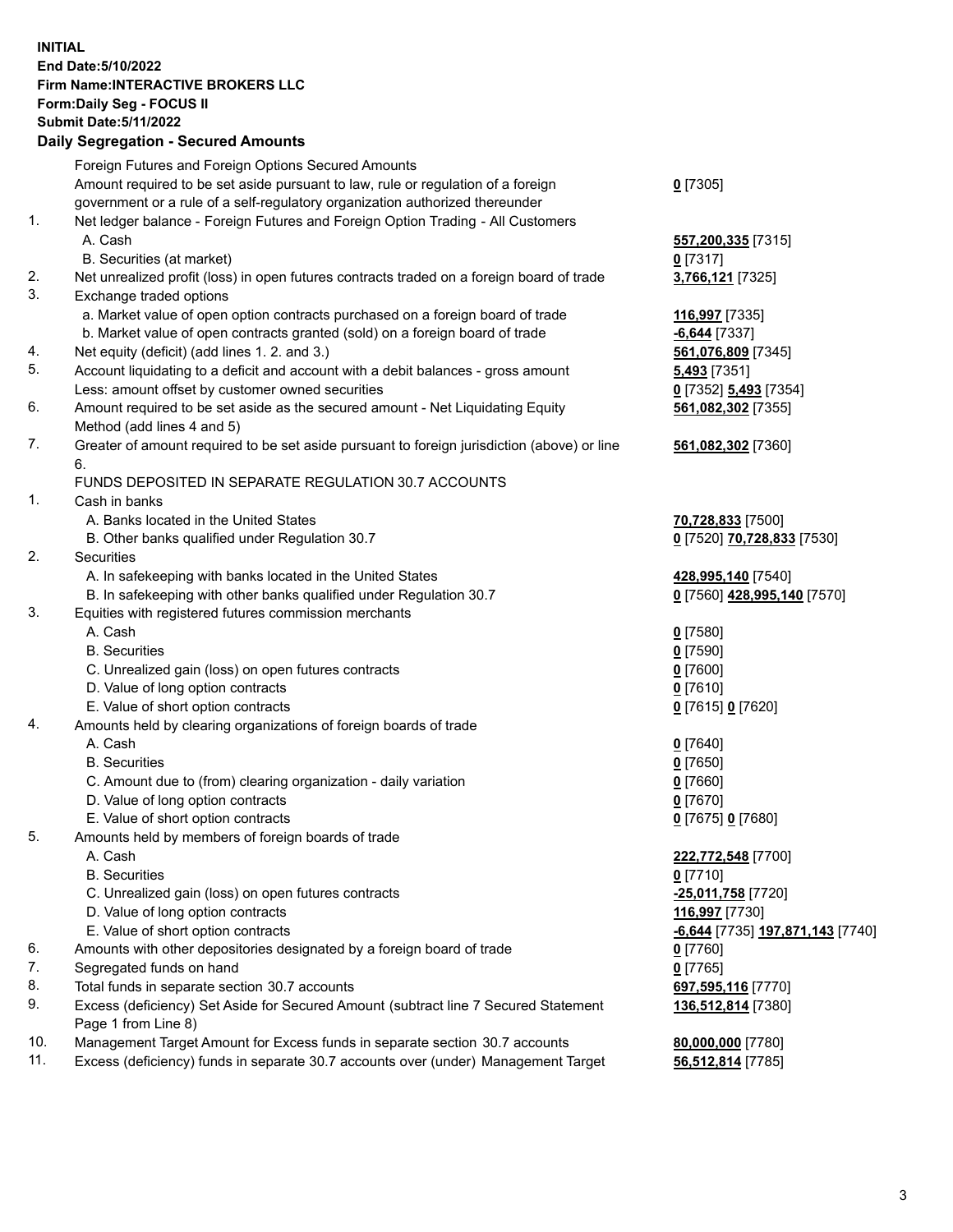**INITIAL End Date:5/10/2022 Firm Name:INTERACTIVE BROKERS LLC Form:Daily Seg - FOCUS II Submit Date:5/11/2022 Daily Segregation - Segregation Statement** SEGREGATION REQUIREMENTS(Section 4d(2) of the CEAct) 1. Net ledger balance A. Cash **8,405,179,227** [7010] B. Securities (at market) **0** [7020] 2. Net unrealized profit (loss) in open futures contracts traded on a contract market **101,050,833** [7030] 3. Exchange traded options A. Add market value of open option contracts purchased on a contract market **1,163,518,711** [7032] B. Deduct market value of open option contracts granted (sold) on a contract market **-1,039,817,118** [7033] 4. Net equity (deficit) (add lines 1, 2 and 3) **8,629,931,653** [7040] 5. Accounts liquidating to a deficit and accounts with debit balances - gross amount **1,052,256** [7045] Less: amount offset by customer securities **0** [7047] **1,052,256** [7050] 6. Amount required to be segregated (add lines 4 and 5) **8,630,983,909** [7060] FUNDS IN SEGREGATED ACCOUNTS 7. Deposited in segregated funds bank accounts A. Cash **1,067,799,371** [7070] B. Securities representing investments of customers' funds (at market) **5,267,877,775** [7080] C. Securities held for particular customers or option customers in lieu of cash (at market) **0** [7090] 8. Margins on deposit with derivatives clearing organizations of contract markets A. Cash **700,489,132** [7100] B. Securities representing investments of customers' funds (at market) **1,666,580,590** [7110] C. Securities held for particular customers or option customers in lieu of cash (at market) **0** [7120] 9. Net settlement from (to) derivatives clearing organizations of contract markets **6,783,665** [7130] 10. Exchange traded options A. Value of open long option contracts **1,163,518,711** [7132] B. Value of open short option contracts **-1,039,816,366** [7133] 11. Net equities with other FCMs A. Net liquidating equity **0** [7140] B. Securities representing investments of customers' funds (at market) **0** [7160] C. Securities held for particular customers or option customers in lieu of cash (at market) **0** [7170] 12. Segregated funds on hand **0** [7150] 13. Total amount in segregation (add lines 7 through 12) **8,833,232,878** [7180] 14. Excess (deficiency) funds in segregation (subtract line 6 from line 13) **202,248,969** [7190] 15. Management Target Amount for Excess funds in segregation **155,000,000** [7194] **47,248,969** [7198]

16. Excess (deficiency) funds in segregation over (under) Management Target Amount Excess